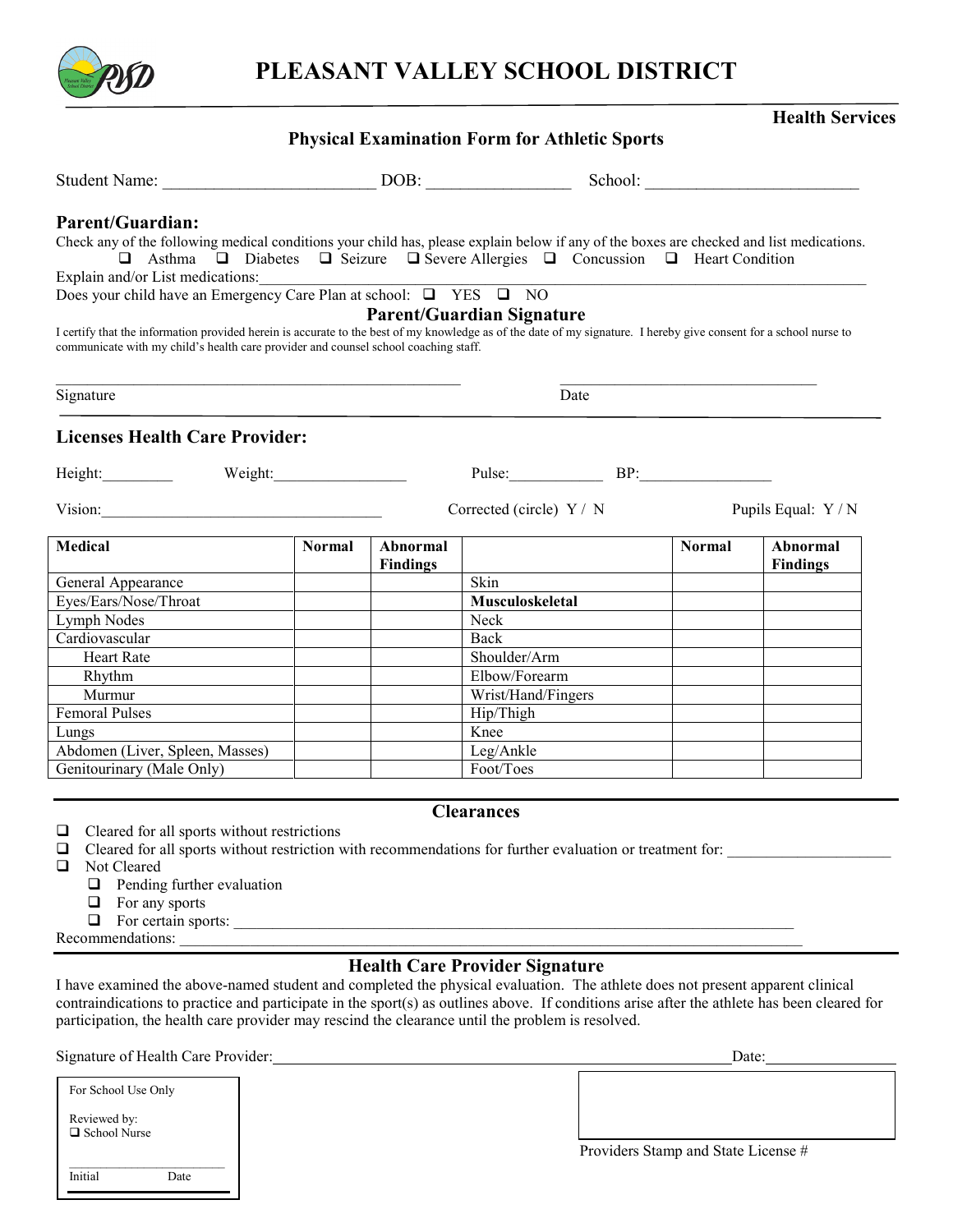

# **Health Services**

# **Voluntary Sports/Athletic Event or Activity Informed Consent and Liability Release**

| Student name:                           | Sex:            | M | Birth date: |
|-----------------------------------------|-----------------|---|-------------|
| Parent or legal guardian (Please print) | Student address |   |             |
| School                                  |                 |   |             |

## **Acknowledgement and Assumption of Potential Risk**

I authorize my son/daughter, named above, to participate in the sport/athletic event or activity, l understand and acknowledge that sport/athletic activities, by their very nature, pose the potential risk of serious injury and/or illness to the individuals who participate in such sport/athletic events or activities.

This sport/athletic event or activity, by its very nature, poses some inherent risk of a participant being seriously injured. These injuries could include, but are not limited to, the following:

- 1. Sprains and strains **6. Disfigurement**
- 2. Fractured bones 2. Fractured bones 2. Fractured bones 2. Head injuries
- 3. Lacerations, abrasions, and avulsions 8. Loss of eyesight
- 4. Unconsciousness 9. Death
- 5. Paralysis
- 
- 
- 
- 

I understand and acknowledge that participation in sport/athletic events or activities is completely elective and voluntary and as such is not required by the District.

I understand that all participants are to abide by and accept all rules and requirements governing conduct and safety in the sport/athletic event or activity. To the extent permitted by the Education Code, any participant determined to be in violation of behavior standards may be removed from this sport/athletic event or activity.

I understand and acknowledge that in order to participate in these activities, I and my son/daughter agree to assume liability and responsibility for any and all potential risks that may be associated with participation in sport/athletic events or activities.

I agree to, and do hereby release and hold the District and its officers, agents, employees and/or volunteers harmless for any and all claims; demands; causes of action; liability; damages; expenses; or loss of any sort, including bodily injury or death; because of or arising out of acts or omissions with respect to the sport/athletic event or activity.

I acknowledge that I have carefully read this "Voluntary Sports/Athletic Event or Activity, Informed Consent and Liability release, Acknowledgment and Assumption of Potential Risk" form and that I understand and agree to its terms.

Signature (Student) Date

Signature (Parent or legal guardian) Signature Care Date

Home Phone **Cell Phone Work Phone Cell Phone**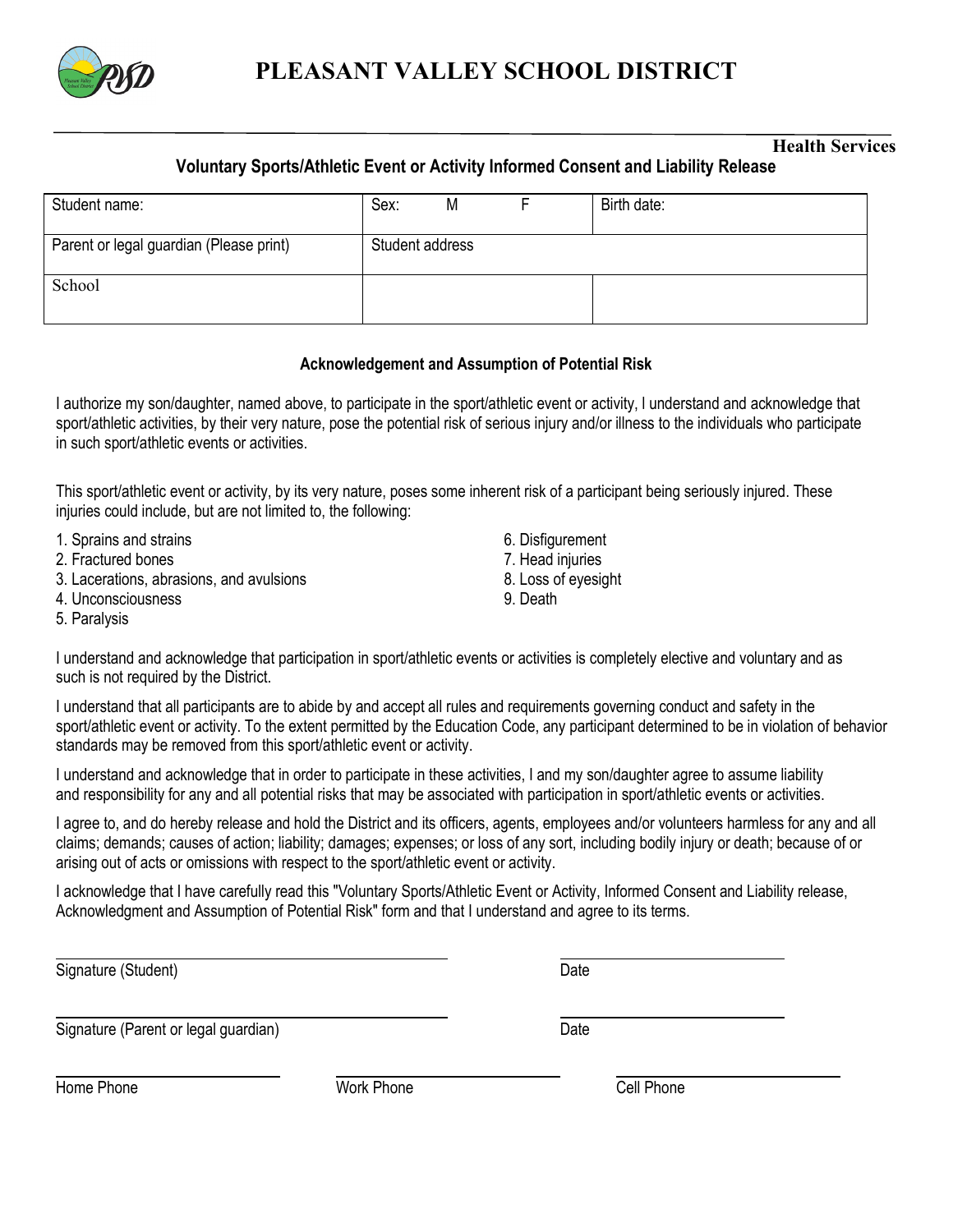

 **PLEASANT VALLEY SCHOOL DISTRICT**

 $\overline{a}$ 

### **Health Services**

# **Concussion Information Sheet**

A concussion is a brain injury and all brain injuries are serious. They are caused by a bump, blow, or jolt to the head, or by a blow to another part of the body with the force transmitted to the head. They can range from mild to severe and can disrupt the way the brain normally works. Even though most concussions are mild, **all concussions are potentially serious and may result in complications including prolonged brain damage and death if not recognized and managed properly.** In other words, even a "ding" or a bump on the head can be serious. You can't see a concussion and most sports concussions occur without loss of consciousness. Signs and symptoms of concussion may show up right after the injury or can take hours or days to fully appear. If your child reports any symptoms of concussion, or if you notice the symptoms or signs of concussion yourself, seek medical attention right away.

| Symptoms may include one or more of the following:                                                                                                                                                                                                                                                              |                                                                                                                                                                                                                                                                                                                                         |  |  |  |
|-----------------------------------------------------------------------------------------------------------------------------------------------------------------------------------------------------------------------------------------------------------------------------------------------------------------|-----------------------------------------------------------------------------------------------------------------------------------------------------------------------------------------------------------------------------------------------------------------------------------------------------------------------------------------|--|--|--|
| Headaches<br>٠<br>"Pressure in head"<br>Nausea or vomiting<br>$\bullet$<br>Neck pain<br>Balance problems or dizziness<br>Blurred, double, or fuzzy vision<br>Sensitivity to light or noise<br>$\bullet$<br>Feeling sluggish or slowed down<br>Feeling foggy or groggy<br>Drowsiness<br>Change in sleep patterns | Amnesia<br>$\bullet$<br>"Don't feel right"<br>٠<br>Fatigue or low energy<br>$\bullet$<br>Sadness<br>Nervousness or anxiety<br>$\bullet$<br><b>Irritability</b><br>$\bullet$<br>More emotional<br>$\bullet$<br>Confusion<br>$\bullet$<br>Concentration or memory problems (forgetting game plays)<br>Repeating the same question/comment |  |  |  |
| Signs observed by teammates, parents and coaches include:                                                                                                                                                                                                                                                       |                                                                                                                                                                                                                                                                                                                                         |  |  |  |
| Appears dazed<br>Vacant facial expression<br>Confused about assignment<br>Forgets plays<br>$\bullet$<br>Is unsure of game, score, or opponent<br>$\bullet$<br>Moves clumsily or displays incoordination<br>$\bullet$<br>Answers questions slowly                                                                | Slurred speech<br>$\bullet$<br>Shows behavior or personality changes<br>Can't recall events prior to hit<br>Can't recall events after hit<br>Seizures or convulsions<br>Any change in typical behavior or personality<br>Loses consciousness                                                                                            |  |  |  |

**What can happen if my child keeps on playing with a concussion or returns to soon?** Athletes with the signs and symptoms of concussion should be removed from play immediately. Continuing to play with the signs and symptoms of a concussion leaves the young athlete especially vulnerable to greater injury. There is an increased risk of significant damage from a concussion for a period of time after that concussion occurs, particularly if the athlete suffers another concussion before completely recovering from the first one. This can lead to prolonged recovery, or even to severe brain swelling (second impact syndrome) with devastating and even fatal consequences. It is well known that adolescent or teenage athlete will often under report symptoms of injuries. And concussions are no different. As a result, education of administrators, coaches, parents and students is the key for student-athlete's safety.

**If you think your child has suffered a concussion:** Any athlete even suspected of suffering a concussion should be removed from the game or practice immediately. No athlete may return to activity after an apparent head injury or concussion, regardless of how mild it seems or how quickly symptoms clear, without medical clearance. Close observation of the athlete should continue for several hours. The new VCSSFA Best Practices for Concussion Management now requires implementation of long and well-established return to play concussion guidelines that have been recommended for several years:

"A student-athlete who is suspected of sustaining a concussion or head injury in a practice or game shall be removed from competition at that time and for the remainder of the day."

"A student-athlete who has been removed may not return to play until the athlete is evaluated by a licensed heath care provider trained in the evaluation and management of concussion and received written clearance to return to play from that health care provider".

You should also inform your child's coach if you think that your child may have a concussion Remember its better to miss one game than miss the whole season. And when in doubt, the athlete sits out. For current and up-to-date information on concussions you can go to: <http://www.cdc.gov/ConcussionInYouthSports/>

| Student-athlete Name Printed     | Student-athlete Signature          | Date |
|----------------------------------|------------------------------------|------|
| Parent or Legal Guardian Printed | Parent or Legal Guardian Signature | Date |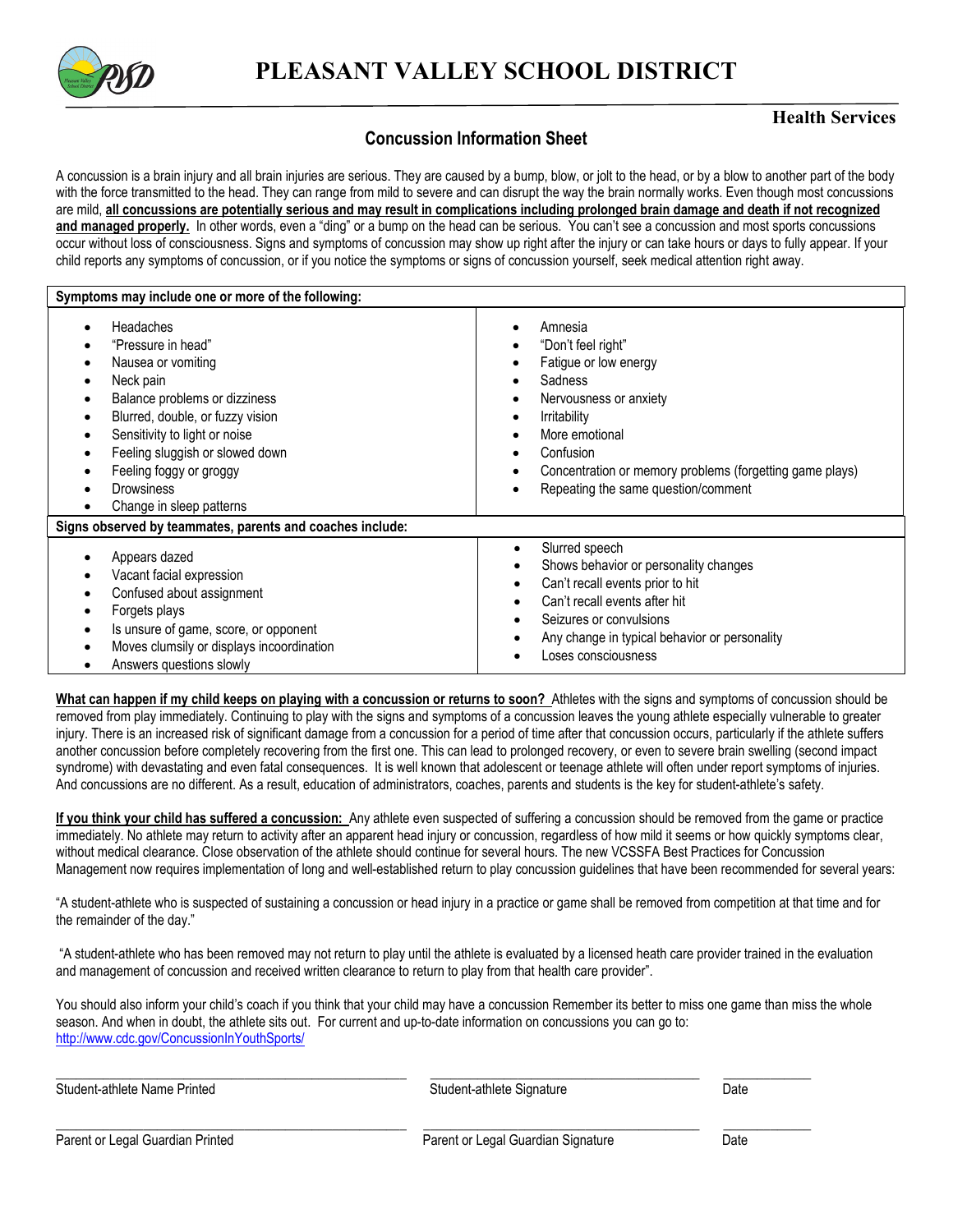

# **Health Services**

# **Sudden Cardiac Arrest (SCA) Parent/Student Information Sheet**

Sudden cardiac arrest (SCA) is when the heart stops beating, suddenly and unexpectedly. When this happens blood stops flowing to the brain and other vital organs. SCA is NOT a heart attack. A heart attack is caused by a blockage that stops the flow of blood to the heart. SCA is a malfunction in the heart's electrical system, causing the victim to collapse. The malfunction is caused by a congenital or genetic defect in the heart's structure.

**Recognize the Warning Signs and Risk Factors of Sudden Cardiac Arrest.** Tell your coach and consult your health care provider if these conditions are present in your student athlete:

#### **Potential indicators that SCA may occur:**

- $\Box$  Fainting or seizure, especially during or right after exercise;
- $\Box$  Fainting repeatedly or with excitement or startle;
- $\Box$  Excessive shortness of breath during exercise;
- $\Box$  Racing or fluttering heart palpitations or irregular heartbeat;
- $\Box$  Repeated dizziness or lightheadedness;
- $\Box$  Chest pain or discomfort with exercise:
- $\Box$  Excessive, unexpected fatigue during or after exercise.

#### **Factors that increase the Risk of SCA:**

- $\Box$  Known structural heart abnormality, repaired or unrepaired;
- $\Box$  Family members with unexplained fainting, seizures, drowning or near drowning, or car accidents;
- $\Box$  Family history of known heart abnormalities or sudden death before age 50;
- Specific family history of Long QT Syndrome, Brugada Syndrome, Hypertrophic Cardiomyopathy, or Arrhythmogenic Right Ventricular Dysplasia (ARVD);
- □ Use of drugs, such as cocaine, inhalants, "recreational" drugs, excessive energy drinks or performance-enhancing supplements.

**How Common is Sudden Cardiac Arrest in the United States?** As the leading cause of death in the U.S., there are more than 300,000 cardiac arrests outside hospitals each year, with nine out of 10 resulting in death. Thousands of sudden cardiac arrests occur among youth, as it is the #2 cause of death under 25 and the #1 killer of student athletes during exercise.

**Who is at Risk for Sudden Cardiac Arrest?** SCA is more likely to occur during exercise or physical activity, so student athletes are at greater risk. While a heart condition may have no warning signs, studies show that many young people do have symptoms but neglect to tell an adult. This may be because they are embarrassed, they do not want to jeopardize their playing time, they mistakenly think they are out of shape and need to train harder, or they simply ignore the symptoms, assuming they will "just go away." Additionally, some health history factors increase the risk of SCA.

**What Should You do if your Student Athlete is Experiencing any of these Symptoms?** We need to let student-athletes know that if they experience any SCA-related symptoms it is crucial to alert an adult and get follow-up care as soon as possible with a primary care physician. If the athlete has any of the SCA risk factors, these should also be discussed with a doctor to determine if further testing is needed. Wait for your doctor's feedback before returning to play, and alert your coach, trainer and school nurse about any diagnosed conditions.

**Return to Play (RTP):** The California Interscholastic Federation (CIF) amended its bylaws to include language that adds SCA training to coach certification and practice and game protocol that empowers coaches to remove from play a student-athlete who exhibits fainting. A student athlete who has been removed from play after displaying signs or symptoms associated with SCA may not return to play until he or she is evaluated and cleared by a licensed health care provider (medical doctor or doctor of osteopathy). Parents, guardians and caregivers are urged to dialogue with student athletes about their heart health.

**Acknowledgment:** I have reviewed and understand the symptoms and warning signs of SCA and the new CIF protocol to incorporate SCA prevention strategies into my student's sports program

Student-athlete Name Printed **Student-athlete Signature** Date

Parent or Legal Guardian Printed Parent or Legal Guardian Signature Date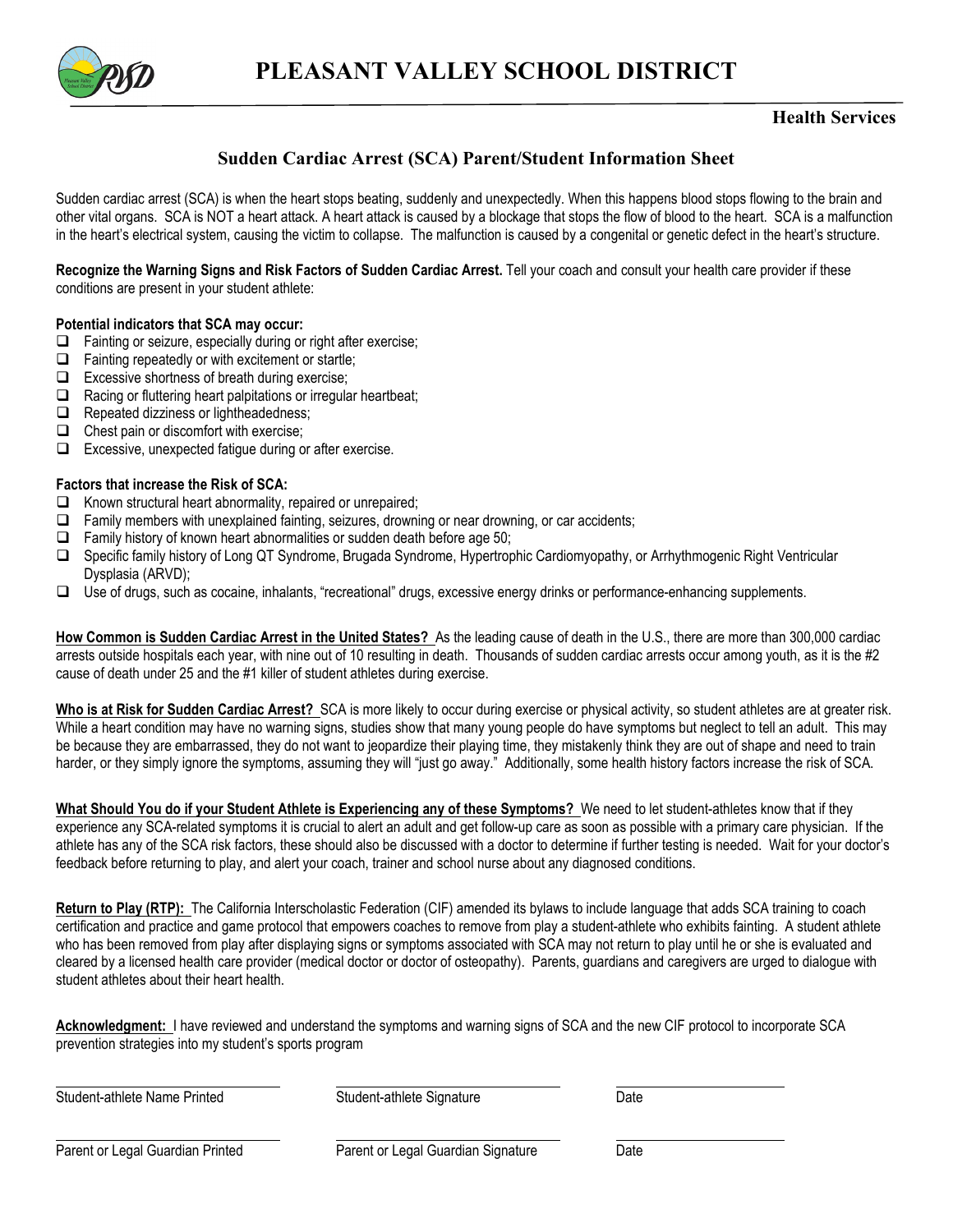

## **Health Services**

# **PRESCRIPTION OPIOIDS: WHAT YOU NEED TO KNOW**

Prescription opioids may be used to help relieve moderate-to-severe pain and are often prescribed following a surgery or injury, or for certain health conditions. These medications can be an important part of treatment but also come with serious risks. It is important to work with your health care provider to make sure you are getting the safest, most effective care.

**WHAT ARE THE RISKS AND SIDE EFFECTS OF OPIOD USE?** Prescription opioids carry serious risks of addiction and overdose, especially with prolonged use. An opioid overdose, often marked by slowed breathing, can cause sudden death. The use of prescription opioids can have a number of **side effects** as well, even when taken as directed:

| <b>The Alland as Ilout along the Miller Willem as allocated.</b> |                                                                     |  |
|------------------------------------------------------------------|---------------------------------------------------------------------|--|
| Tolerance - meaning you might need to take more of a             | Sleepiness and dizziness                                            |  |
| medication for the same pain relief.                             | Confusion                                                           |  |
| Physical dependence – meaning you have symptoms of               | Depression                                                          |  |
| withdrawal when a medication is stopped.                         | Low levels of testosterone that can result in lower sex drive,<br>٠ |  |
| Increased sensitivity to pain                                    | energy, and strength                                                |  |
| Constipation                                                     | Itching and sweating                                                |  |
| Nausea, vomiting, and dry mouth                                  |                                                                     |  |

#### **RISKS ARE GREATER WITH:**

| History of drug misuse, substance use disorder or overdose | Sleep apnea      |
|------------------------------------------------------------|------------------|
| Mental health conditions (such as depression or anxiety)   | <b>Pregnancy</b> |

#### *Avoid alcohol while taking prescription opioids. Also, unless specifically advised by your health care provider, medications to avoid include:*

| Benzodiazepines (such as Xanax or Valium)   | Hypnotics (such as Ambien or Lunesta) |
|---------------------------------------------|---------------------------------------|
| Muscle Relaxants (such as Soma or Flexeril) | Other prescription opioids            |
|                                             |                                       |

**KNOW YOUR OPTIONS:** Talk to your health care provider about ways to manage your pain that does not involve prescription opioids. Some of these options **may actually work better** and have fewer risks and side effects. Options may include:

| seizures                                              | behavioral, and emotional triggers of pain and stress.       |
|-------------------------------------------------------|--------------------------------------------------------------|
| Some medications that are also used for depression or | approach, in which patients learn how to modify physical,    |
| naproxen                                              | Cognitive behavioral therapy, a psychological, goal-directed |
| Pain relievers such as acetaminophen, ibuprofen, and  | Physical therapy and exercise                                |

#### **IF YOU ARE PRESCRIBED OPIOIDS FOR PAIN:**

- Never take opioids in greater amounts or more often than prescribed.
	- Follow up with your primary health care provider
		- $\circ$  Work together to create a plan on how to manage your pain  $\circ$  Talk about ways to help manage your pain that does not inv
		- Talk about ways to help manage your pain that does not involve prescription opioids
		- o Talk about any and all concerns and side effects
- Help prevent misuse and abuse.
	- $\circ$  Never sell or share prescription opioids<br> $\circ$  Never use another person's prescription
	- Never use another person's prescription opioids
- Store prescription opioids in a secure place and out of reach of others including visitors, children, friends, and family.
- Safely dispose of unused prescription opioids: Find your community drug take-back program or your pharmacy mail-back program, or flush them down the toilet, following guidance from the Food and Drug Administration (**[www.fda.gov/Drugs/ResourcesForYou](http://www.fda.gov/Drugs/ResourcesForYou)**).
- Visit **[www.cdc.gov/drugoverdose](http://www.cdc.gov/drugoverdose)** to learn about the risks of opioid abuse and overdose.
- If you believe you may be struggling with addiction, tell your health care provider and ask for guidance or call SAMHSA's National Helpline at 1-800-662-HELP.

**Be informed!** Make sure you know the name of your medication, how much and how often to take it, and its potential risks and side effects. For more information, visit: **[www.cdc.gov/drugoverdose/prescribing/guidelines.html](http://www.cdc.gov/drugoverdose/prescribing/guidelines.html)**

\_\_\_\_\_\_\_\_\_\_\_\_\_\_\_\_\_\_\_\_\_\_\_\_\_\_\_\_\_\_\_\_\_\_\_\_\_\_ \_\_\_\_\_\_\_\_\_\_\_\_\_\_\_\_\_\_\_\_\_\_\_\_\_\_\_\_\_\_\_\_\_\_\_\_\_\_\_\_\_\_\_\_\_\_\_\_\_\_\_\_ \_\_\_\_\_\_\_\_\_\_

I have reviewed and understand the provided document regarding prescription opioid information:

Student-athlete Name Date Student-athlete Signature Communications and Date Date

\_\_\_\_\_\_\_\_\_\_\_\_\_\_\_\_\_\_\_\_\_\_\_\_\_\_\_\_\_\_\_\_\_\_\_\_\_\_ \_\_\_\_\_\_\_\_\_\_\_\_\_\_\_\_\_\_\_\_\_\_\_\_\_\_\_\_\_\_\_\_\_\_\_\_\_\_\_\_\_\_\_\_\_\_\_\_\_\_\_\_ \_\_\_\_\_\_\_\_\_\_ Parent or Legal Guardian Name **Parent or Legal Guardian Signature** Parent or Legal Guardian Signature **Parent or Legal Guardian Signature** Parent or Legal Guardian Signature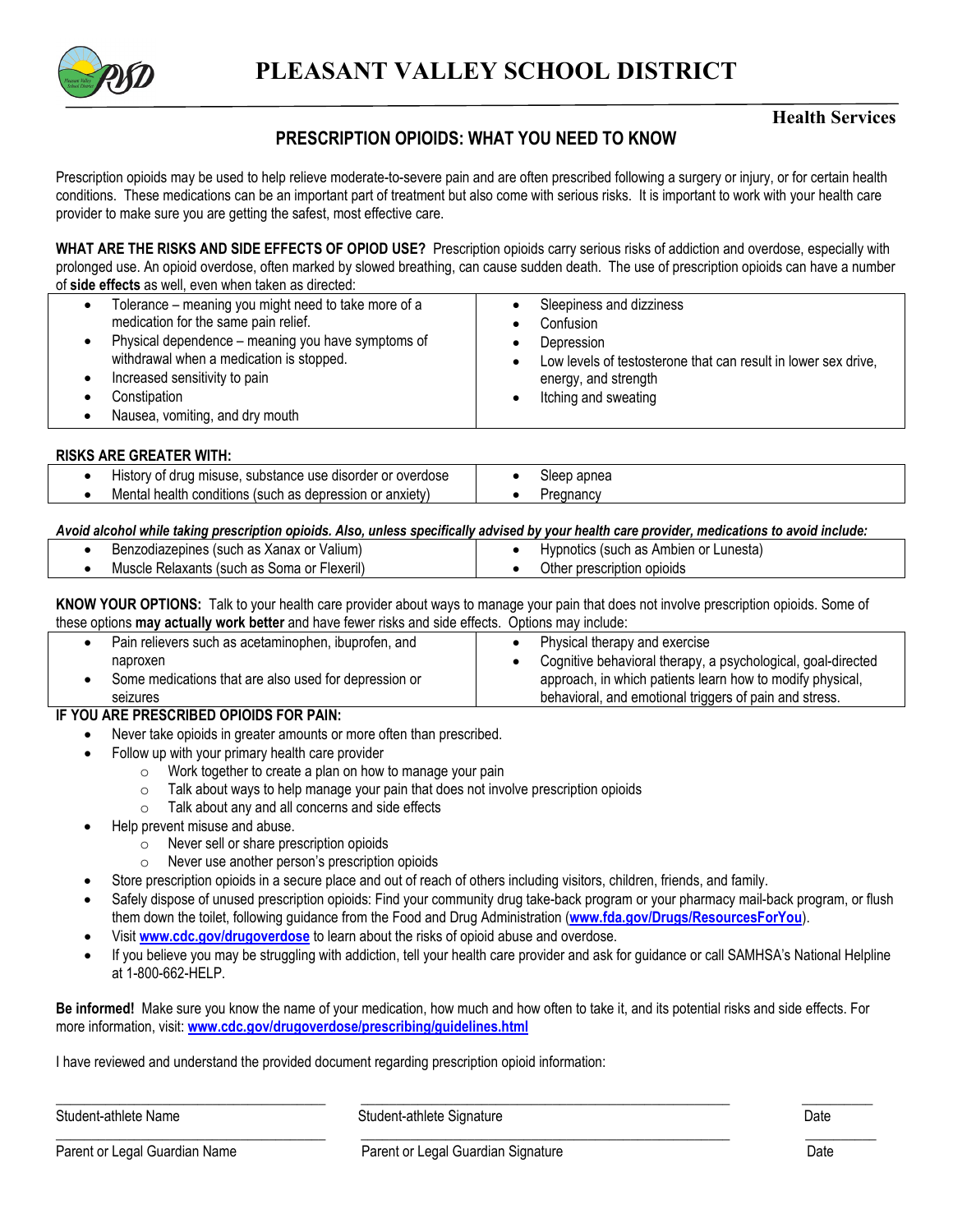

 **PLEASANT VALLEY SCHOOL DISTRICT**

# **Health Services**

#### **Parent/Student CIF Heat Illness Information Sheet**

l

What is Heat Illness and how would I recognize it? Exercise produces heat within the body and can increase the player's body temperature. Add to this a hot or humid day and any barriers to heat loss such as padding and equipment, and the temperature of the individual can become dangerously high.

Heat Illness occurs when metabolically produced heat combines with that gained from the environment to exceed the heat and large sweat losses. Young athletes should be pre-screened at their pre-participation physical exam form education/supplement use, cardiac disease, history of sickle cell trait, and previous heat injury. Athletes with any of these factors should be supervised closely during strenuous activities in a hot climate.

Much of one's body heat is eliminated by sweat. Once this water leaves the body, it must be replaced. Along with water loss, many other minerals are lost in the sweat. Most of the commercial drinks now available contain these minerals, such as Gatorade, etc., but just plain water is all that is really required because the athlete will replace the lost minerals with his/her normal diet.

**PREVENTION:** There are several steps which can be taken to prevent heat illness from occurring:

**ADEQUATE HYDRATION**: The athlete should arrive at practice well-hydrated to reduce the risk of dehydration. The color of the urine can provide a quick guess at how hydrated the athlete. If the urine is dark like apple juice means the athlete is dehydrated. If the urine is light like lemonade in color means the athlete seems adequately hydrated.

Water or sports drinks should be readily available to athletes during practice and should be served ideally chilled in containers that allow adequate volumes of fluid to be ingested. Water breaks should be given at least every 30-45 minutes and should be long enough to allow athletes to ingest adequate volumes of fluid. Athletes should be instructed to continue fluid replacement in between practice sessions.

**GRADUAL ACCLIMATIZATION:** Intensity and duration of exercise should be gradually increased over a period of 7-14 days to give athletes' time to build fitness levels and become accustomed to practicing in the heat. Protective equipment should be introduced in phases (start with helmet, progress to helmet and shoulder pads, and finally fully uniform).

**HEAT EXHAUSTION:** Inability to continue exercise due to heat-induced symptoms. Occurs with an elevated body-core temperature between 97- and 104-degrees **Fahrenheit** 

| Profuse sweating       |
|------------------------|
| Cool, clammy skin      |
| Hyperventilation       |
| Decreased urine output |
|                        |
|                        |

**TREATMENT:** Stop exercise, move player to a cool place, remove excess clothing, give fluids if conscious, COOL BODY: fans, cold water, ice towels, or ice packs. Fluid replacement should occur as soon as possible. The athlete should be referred to a hospital emergency if recovery is not rapid. When in doubt, CALL 911. Athletes with heat exhaustion should be assessed by a physician as soon as possible in all cases.

**HEAT STROKE**: Dysfunction or shutdown of body systems due to elevated body temperature which cannot be controlled. This occurs with a body-core temperature greater than 107 degrees Fahrenheit.

**WARNING SYMPTOMS: This is a MEDICAL EMERGENCY. Death may result if not treated properly and rapidly.** Treatment: Stop exercise, Call 911, remove from heat, remove clothing, immerse athlete in cold water for aggressive, rapid cooling (if immersion is not possible, cool the athlete as described for heat exhaustion), monitor vital signs until paramedics arrive.

| <b>Dizziness</b>                                                       | Weakness                            |
|------------------------------------------------------------------------|-------------------------------------|
| Drowsiness, loss of consciousness                                      | Hot and wet or dry skin             |
| Seizures                                                               | Rapid heartbeat, low blood pressure |
| Staggering, disorientation                                             | Hyperventilation                    |
| Behavioral/cognitive changes (confusion, irritability, aggressiveness, | Vomiting, diarrhea                  |
| hysteria, emotional instability)                                       |                                     |
|                                                                        |                                     |

#### **Final Thoughts for Parents and Guardians:**

Heat stress should be considered when planning and preparing for any sports activity. Summer and fall sports are conducted in very hot and humid weather in many parts of the California. Many of the heat problems have been associated with football, due to added equipment which acts as a barrier to heat dissipation. Several heatstroke deaths continue to occur each season in the United States. There is no excuse for heatstroke deaths if the proper precautions are taken.

You should also feel comfortable talking to the coaches or athletic trainer about possible heat illness signs and symptoms that you may be seeing in your child. I acknowledge that I have received and read the CIF Heat Illness Information Sheet.

Student-Athlete Name - *Printed* Student-Athlete - *Signature* Date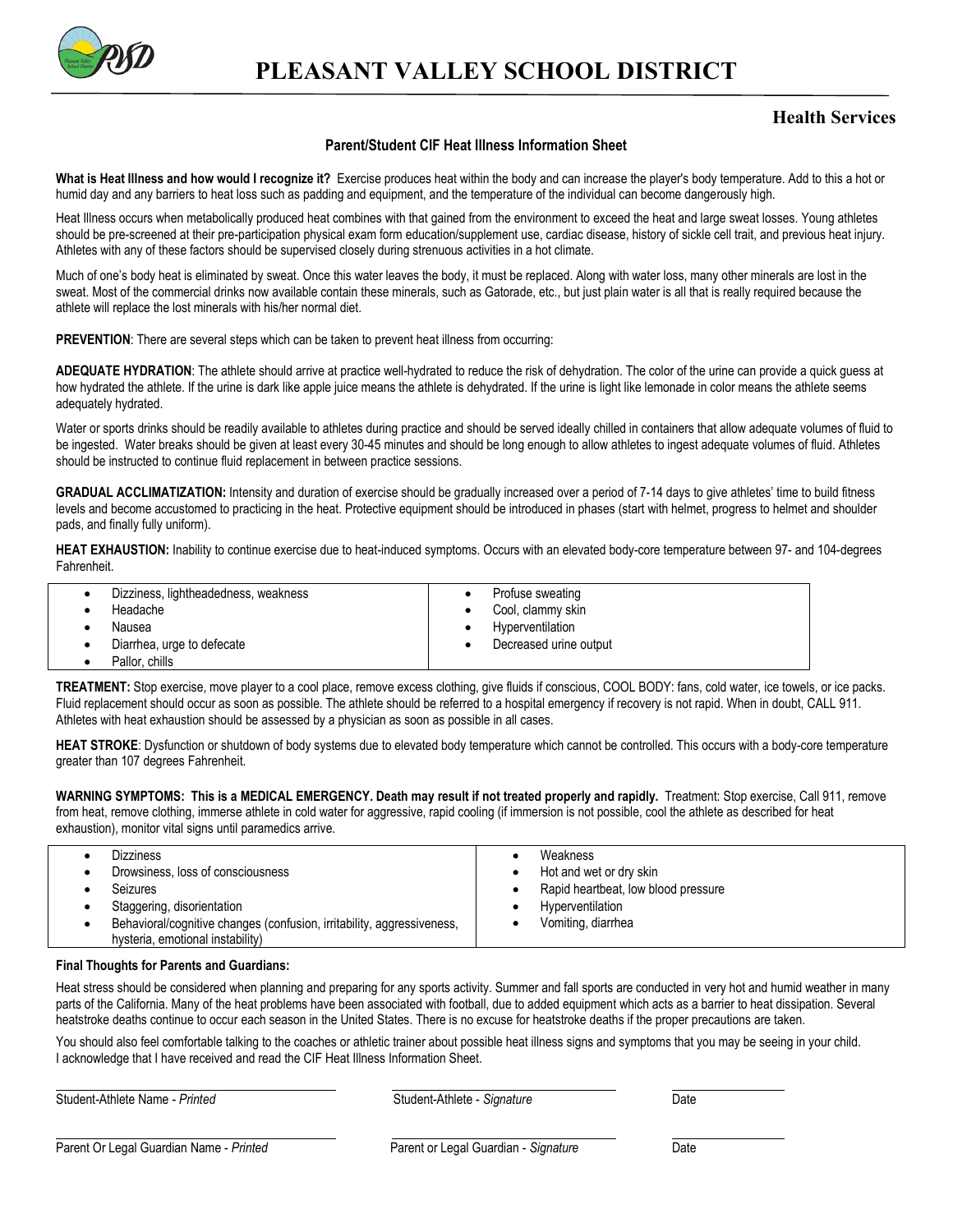

# **Parent/Student CIF Steroid Information Sheet and Acknowledgement**

"As a condition of membership in the CIF, all member school shall adopt policies prohibiting the use and abuse of androgenic/anabolic steroids. All member school shall have participating student athletes and their parents, legal guardian/caregiver agree that the athlete will not use steroids without the written prescription of a fullylicensed physical (as recognized by the AMA) to treat a medical condition." (CIF Bylaw 503.I)

# Our School District Policy (BP 5131.63):

The Governing Board recognizes that the use of steroids and other performance-enhancing supplements presents a serious health and safety hazard. As part of the district's drug prevention and intervention efforts, the Superintendent or designee and staff shall make every reasonable effort to prevent students from using steroids or other performance-enhancing supplements.

Students in grades 7-12 shall receive a lesson on the effects of steroids as part of their health, physical education, or drug education program.

Students participating in interscholastic athletics are prohibited from using steroids and dietary supplements banned by the U.S. Anti-Doping Agency as well as the substance synephrine. (Education Code 49030)

Before participating in interscholastic athletics, a student athlete and his/her parent/guardian shall sign a statement that the student athlete pledges not to use androgenic/anabolic steroids and dietary supplements banned by the U.S. Anti-Doping Agency and the substance synephrine, unless the student has a written prescription from a licensed health care practitioner to treat a medical condition.

A student who is found to have violated the agreement or this policy shall be restricted from participating in athletics and shall be subject to disciplinary procedures including, but not limited to, suspension or expulsion in accordance with law, Board policy, and administrative regulation.

Coaches shall educate students about the district's prohibition and the dangers of using steroids and other performance-enhancing supplements.

The Superintendent or designee shall ensure that district schools do not accept sponsorships or donations from supplement manufacturers that offer muscle-building supplements to students.

# Acknowledgement

By signing below, both the participating student-athlete and the parents, legal guardians/caregiver hereby agree that the student-athlete named herein, shall not use androgenic/anabolic steroids without the written prescription of a fully-licensed physician (as recognized by the AMA) to treat a medical condition. We also recognize that under CIF bylaw 202, there could be penalties for false or fraudulent information. We also understand that the PVSD policy regarding the use of illegal drugs will be enforced for any violations of these rules.

I acknowledge that I have received and read the CIF Steroid Information Sheet.

Student-Athlete Name - *Printed* Date **Student-Athlete** - *Signature* Date

Parent or Legal Guardian Name - *Printed* Parent or Legal Guardian - *Signature* Date